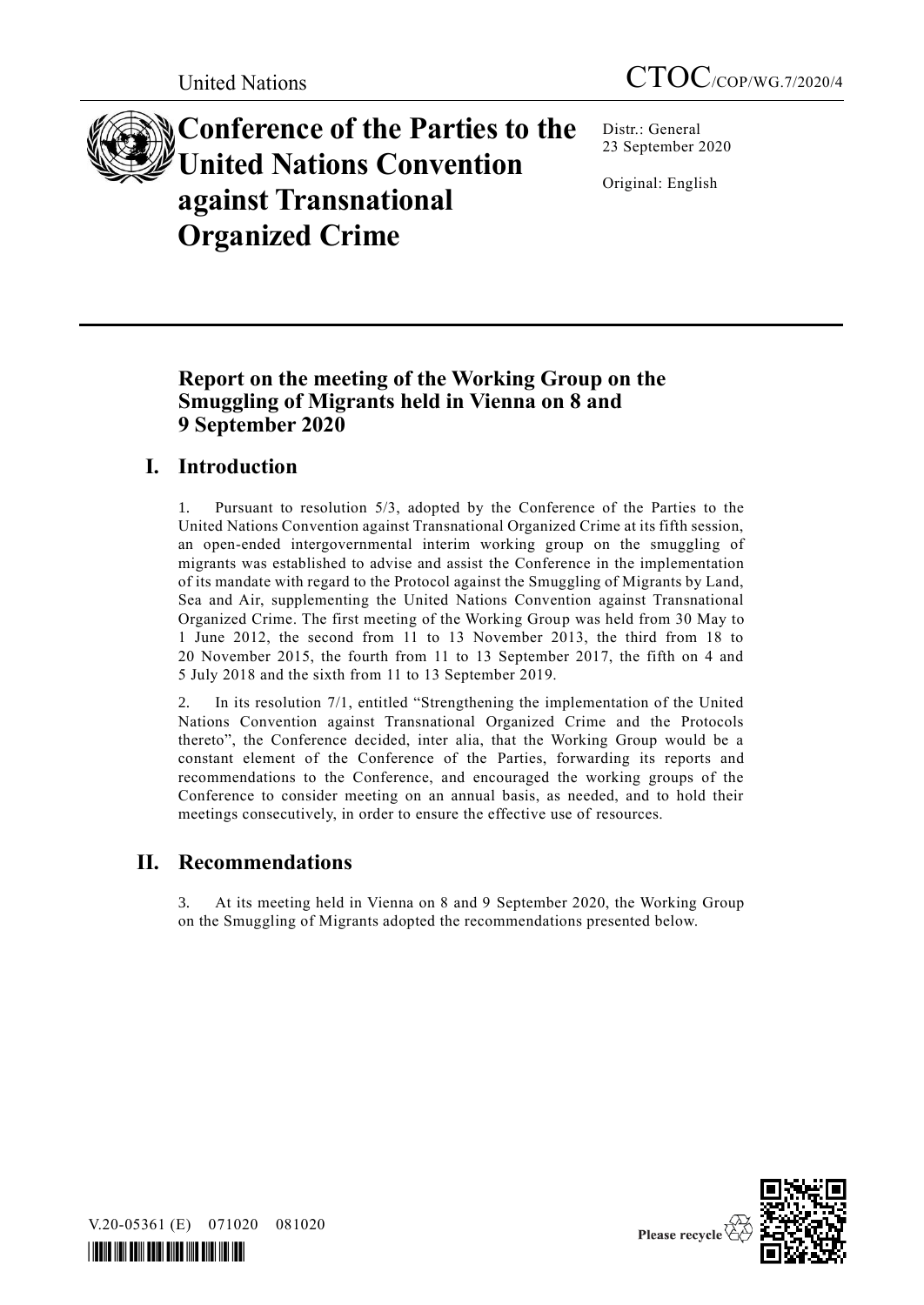## **A. Recommendations regarding the impact of natural disasters, conflicts and crises, such as the COVID-19 pandemic, on trends in organized criminal groups and on routes for the smuggling of migrants, as well as good practices to support effective law enforcement cooperation during such crises to detect, investigate and prosecute such cases**

#### *Recommendation 1*

States parties are encouraged to plan for potential arrivals of smuggled migrants as a result of crises, including having in place reception mechanisms that address immediate medical and humanitarian concerns, as well as migration status.

#### *Recommendation 2*

States parties should reinforce national data collection and analysis on the impact of crises, such as the current coronavirus disease (COVID-19) pandemic, on migrant smuggling routes and patterns to support cooperation with other States parties, including the sharing of such data and statistics.

#### *Recommendation 3*

States parties should enhance the early detection of cases of smuggling of migrants in crises by developing directories of national authorities and contact points in order to strengthen the exchange of information and coordination.

#### *Recommendation 4*

States parties should enhance awareness-raising efforts to educate the general public on the risks associated with the smuggling of migrants, including the increased vulnerability of smuggled migrants to exploitation, abuse, gender-based violence and trafficking in persons in times of crisis.

#### *Recommendation 5*

States, supported by international organizations when requested, should enhance cooperation at the regional and international levels to respond to emerging trends in the smuggling of migrants, in particular taking into consideration the challenges that crises, such as the COVID-19 pandemic, pose to the prosecution and investigation of this crime, as well as to address the needs of smuggled migrants.

#### *Recommendation 6*

States parties should provide targeted responses and protection measures for smuggled migrants throughout the COVID-19 crisis, including ensuring accessible and affordable public and social services, such as health care and care for children and older persons, and social protection measures.

#### *Recommendation 7*

States parties should support the wider use of technology within the criminal justice system, particularly during crises, to facilitate access to judicial processes and enable the collection and provision of evidence, and the submission and processing of documents by courts, in accordance with the guarantees of due process.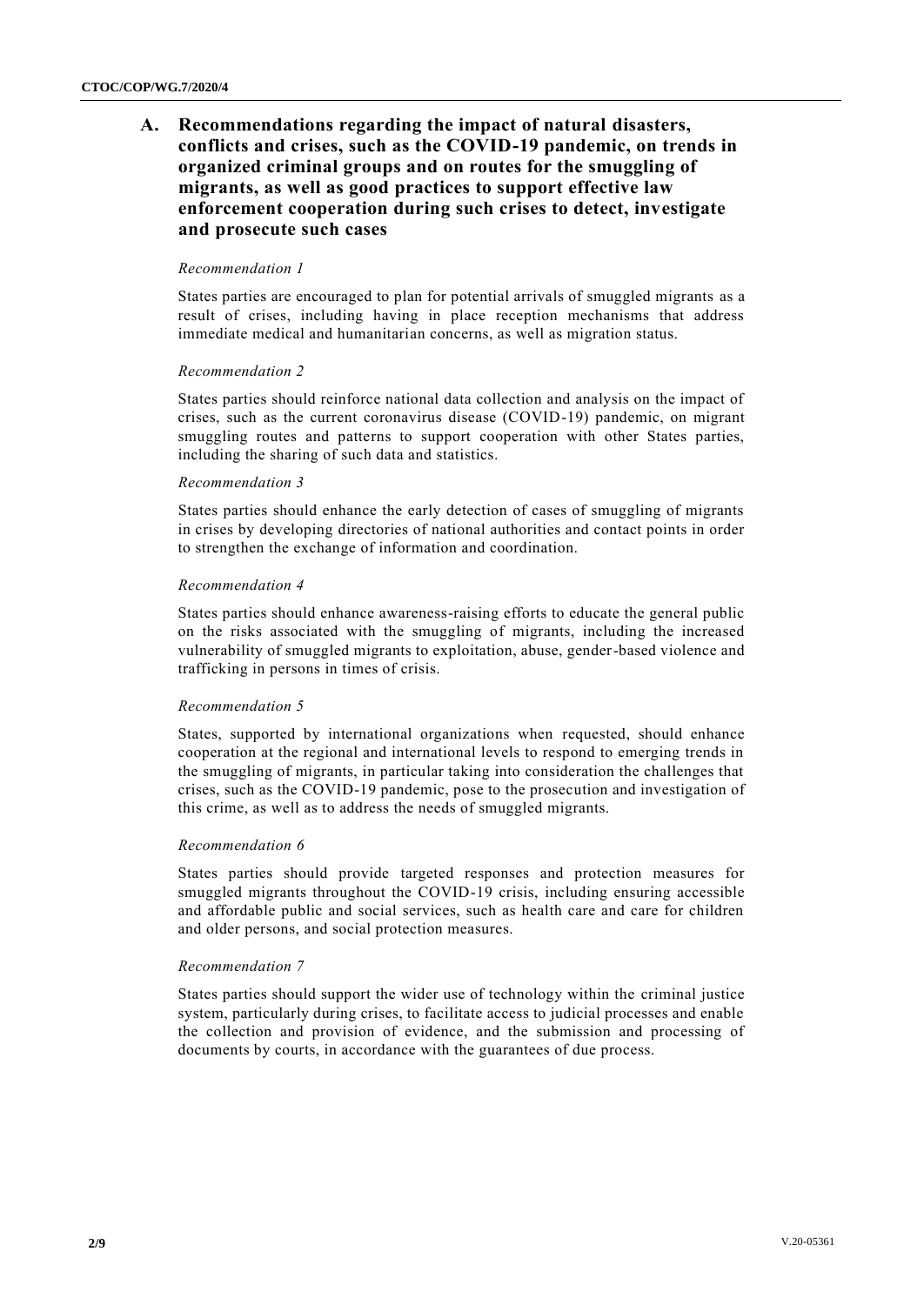## **B. Recommendations on successful strategies concerning the use of technology, including information and communications technology, to prevent and investigate the smuggling of migrants and to mount a robust response to the increasing use of cyberspace by criminal groups**

#### *Recommendation 8*

States parties are encouraged to consider, in accordance with article 19 of the United Nations Convention against Transnational Organized Crime and domestic law, setting up joint investigative teams as one of the most effective judicial cooperation tools to counter organized criminal groups active along migrant smuggling routes, and making use, for these purposes, of modern technologies, including videoconferences, as available, affordable and equally accessible to the States concerned.

#### *Recommendation 9*

States parties should expand data-collection and research efforts to better analyse the scope, scale and ways in which technology is misused to facilitate the smuggling of migrants at the regional and international levels, with particular consideration of criminal misuse of the Internet and social media applications by organized criminal groups.

#### *Recommendation 10*

States parties should identify and address gaps in national legal systems to ensure the effective investigation and prosecution of technology-facilitated smuggling of migrants, as well as enhanced national and cross-border cooperation.

#### *Recommendation 11*

States parties are encouraged to facilitate the collection, preservation and sharing of digital evidence concerning the smuggling of migrants, as well as its admissibility and use in court proceedings, in accordance with domestic law and their interna tional obligations concerning human rights, privacy and due process.

#### *Recommendation 12*

States parties may consider convening and participating in meetings at the international and regional levels for practitioners to share information about the criminal misuse of cyberspace by migrant smuggling organizations, as well as best practices in identifying and accessing digital evidence from suspected migrant smugglers, consistent with international and domestic law.

#### *Recommendation 13*

In the context of a pandemic, States parties should share information about outbreaks and "hotspots" identified along migrant smuggling routes.

#### *Recommendation 14*

In accordance with the Smuggling of Migrants Protocol, States parties are encouraged to collaborate to improve the capacity to identify and secure digital evidence to better investigate and prosecute the smuggling of migrants, including by increasing access to technology and equipment necessary to access that evidence and by providing training to relevant border personnel.

#### *Recommendation 15*

States parties should continue developing and applying technological innovations in countering the crime of migrant smuggling and routinely evaluate such efforts to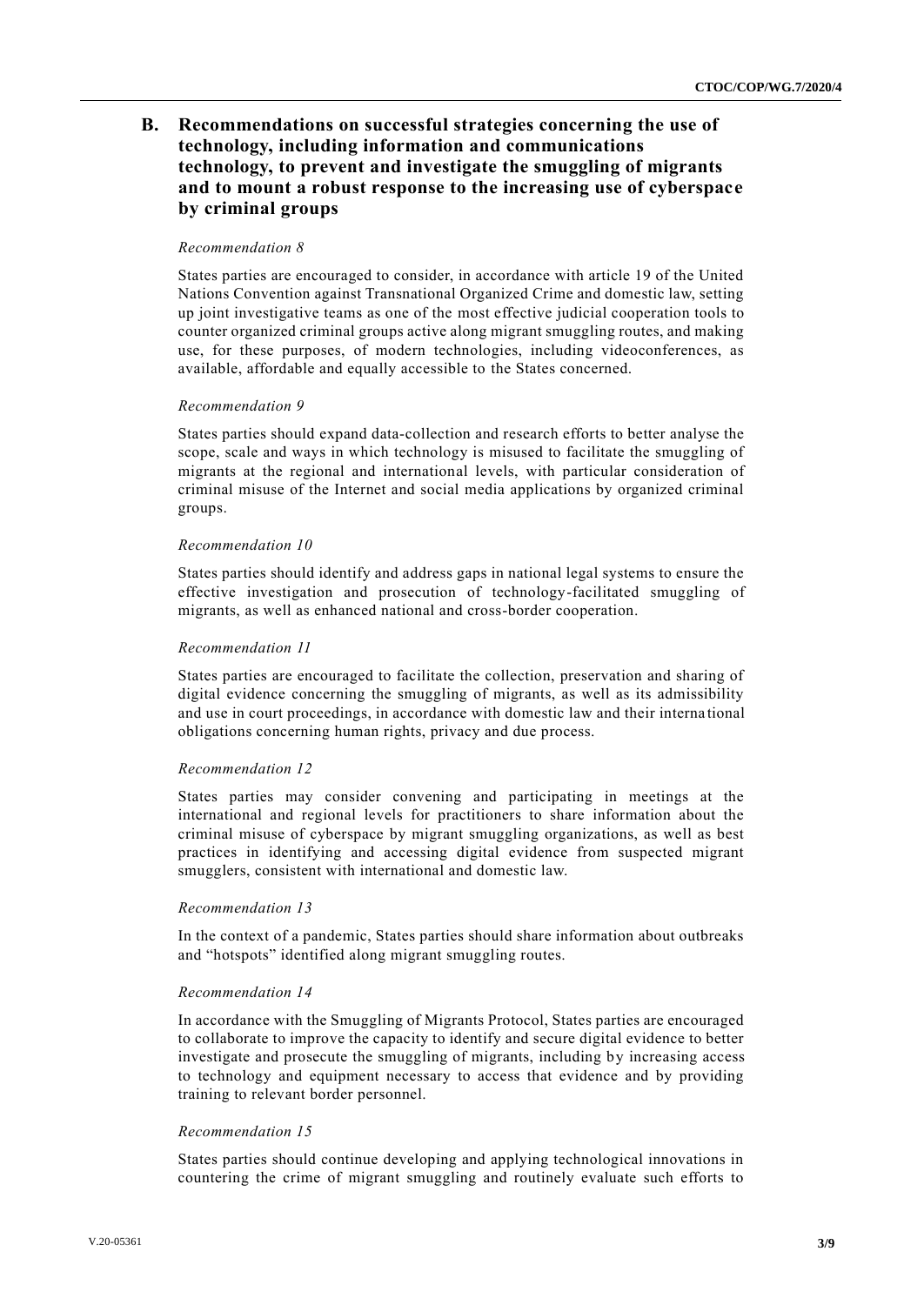ensure their effectiveness, further dissemination and use, ensuring that any new initiatives do not duplicate existing and available technology tools.

#### *Recommendation 16*

States parties should endeavour to build expertise and capacity among relevant practitioners across sectors to allow for the maximum use of technology to prevent and combat the smuggling of migrants.

#### *Recommendation 17*

States parties should encourage and expand law enforcement capacity to identify, seize and share electronic evidence for the purpose of combating the smuggling of migrants, bearing in mind appropriate safeguards for privacy and human rights.

#### *Recommendation 18*

States parties should encourage and expand, where relevant and appropriate, effective partnerships between relevant sectors and stakeholders, including international and regional organizations, civil society, the private sector and academia, to enhance research, innovation and the use of technology to counter the smuggling of migrants.

#### *Recommendation 19*

States parties are encouraged to coordinate with relevant civil society organizations and other relevant stakeholders to increase public awareness of the criminal nature of the smuggling of migrants and to facilitate the detection of this crime, including through the development and use of anonymous online reporting forms.

#### *Recommendation 20*

States parties are encouraged to develop comprehensive awareness-raising responses, in coordination with relevant stakeholders, such as civil society organizations, including tailoring and directing information campaigns not only towards potential smuggled migrants, but also towards diaspora networks, which can provide incoming and potential smuggled migrants with information about the risks and issues surrounding irregular migration.

#### *Recommendation 21*

States parties should consider establishing dedicated prosecutorial teams to enable specialized investigation in cyberspace to counter the criminal misuse of technology by smugglers and organized criminal groups involved in related offences.

#### *Recommendation 22*

States parties should seek to provide tailored capacity-building for law enforcement and criminal justice practitioners to enable them to promptly respond to emerging trends in the smuggling of migrants, especially in cyberspace.

## **III. Chair's summary of deliberations**

4. The summary of deliberations in the present section was prepared by the Secretariat after the meeting, in close coordination with the Chair. The summary was not debated and, consequently, was not subject to adoption during the meeting.

5. At its 1st and 2nd meetings, on 8 September 2020, the Working Group considered agenda item 2, entitled "Impact of natural disasters, conflicts and crises, such as the COVID-19 pandemic, on trends in organized criminal groups and on routes for the smuggling of migrants, as well as good practices to support effective law enforcement cooperation during such crises to detect, investigate and prosecute such cases".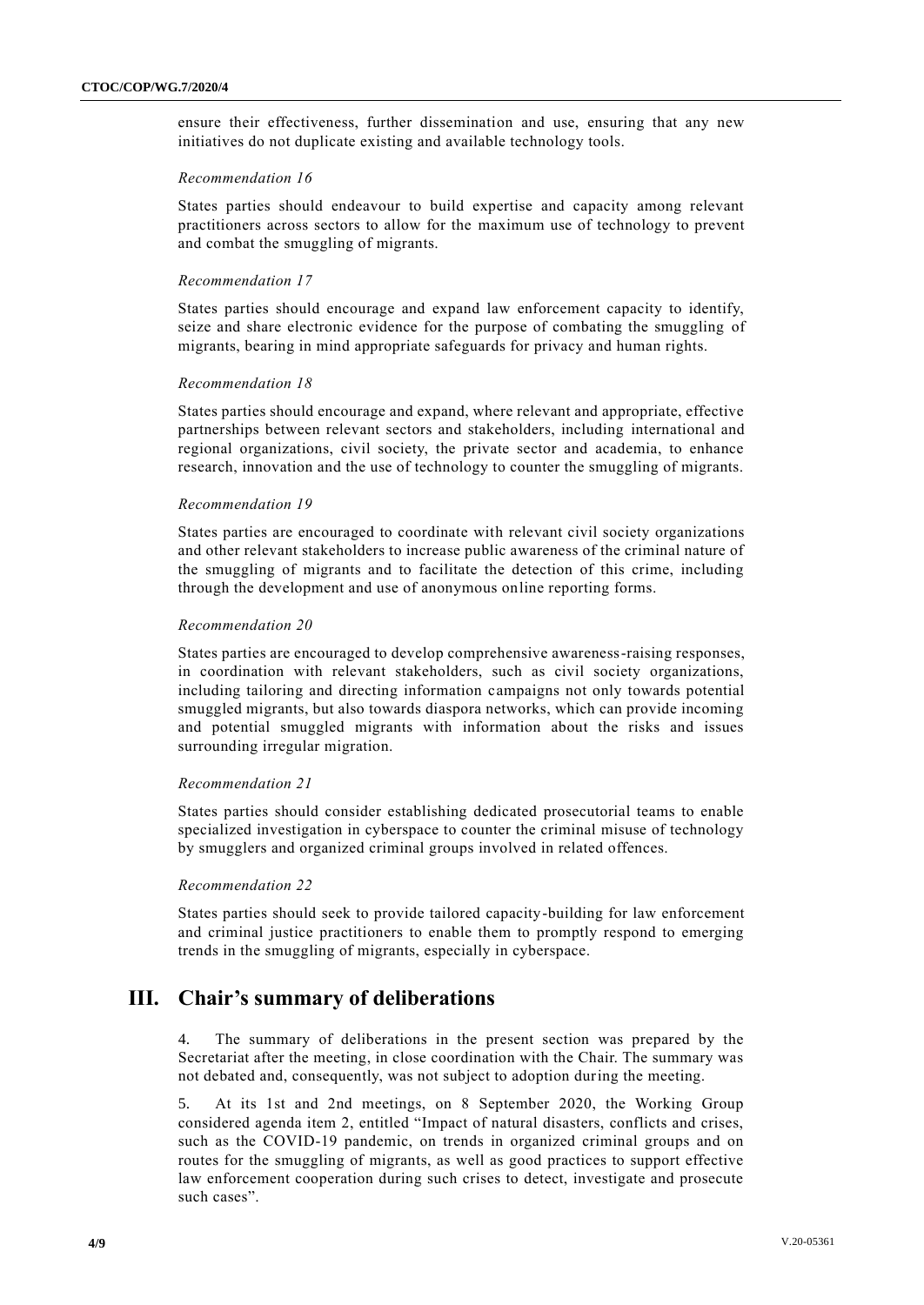6. The discussion of agenda item 2 commenced with presentations by three national experts. The first panellist was Amanda Ledwaba, Director, Central Law Enforcement of South Africa, on behalf of the Group of African States. The second panellist was Andrés Pérez Esquivel, Director of International Affairs, National Migration Directorate of Argentina, on behalf of the Group of Latin American and Caribbean States. The third panellist was Simona Ragazzi, Judge at the Court of Catania, Italy, on behalf of the Group of Western European and other States.

7. Ms. Ledwaba gave an overview of the impact of COVID-19 on the crime of smuggling of migrants in the Southern African region, noting, on the one hand, that journeys had been made more hazardous by border closures and restrictions of movement, and, on the other, that migrants were increasingly reli ant on smuggling syndicates, subjecting them to even riskier movement. She noted the links between the smuggling of migrants and other unlawful activities, such as trafficking in persons, drug trafficking and other crimes. She noted how restrictive measure s had affected women and children in particular, who were reported to be at heightened risk of violence, extortion and exploitation. She further outlined the features of the South African legal framework on the smuggling of migrants. To mitigate the impact of the current pandemic on migrants, she proposed that African countries restore and ensure regular migration pathways and proactively provide for health screenings and security checks for vulnerable migrants, and ensure that all migration policies are aligned with human rights standards.

8. Mr. Pérez Esquivel outlined the recent practices of Argentina to mitigate the impact of the crisis on migrants, noting the importance of ensuring access to services and social assistance, including health care, education, the provision of residence permits for migrants and the right to family reunification. He highlighted that measures taken to respond to the smuggling of migrants, especially during the current pandemic, should have human rights considerations at their core. He shared specific practices implemented in Argentina to support the migrants affected, including renewing residence permits on a monthly basis, making digital permits available and providing specialized training courses for inspectors. He concluded by offering a series of recommendations to enhance responses to the crime in times of crisis, such as the establishment of points of contact within national institutions to facilitate cooperation and preparedness, as well as the systematic collection and dissemination of data on the effects of COVID-19 on the crime of smuggling of migrants.

9. Ms. Ragazzi described the impact of COVID-19 on the smuggling of migrants along the central Mediterranean route. She highlighted how the current pandemic had amplified gaps in responses to the crime of smuggling of migrants, citing the importance of the full implementation of the Smuggling of Migrants Protocol, especially in such times of crisis. Data showed that, despite an initial decline in the number of cases of smuggling of migrants earlier in 2020, partly owing to travel restrictions imposed to limit the spread of the virus, the number of arrivals by sea had been rising over the most recent four-month period, while the deployment of rescue missions at sea and their ability to perform surveillance and search and rescue activities had significantly diminished. She described how the pandemic had also affected criminal investigations, and she referred to the importance of fully implementing the Convention and its Protocols in all States parties, with particular regard to countries of origin and transit. She described how, during the pandemic, videoconferencing devices in a court of law could help to ensure that hearings continued for cases involving organized crime. In addition, she cited the importance of utilizing judicial and law enforcement cooperation tools under the Convention, such as joint investigation teams and judicial cooperation for the exchange of information to effectively disrupt smuggling networks. She concluded by offering a number of recommendations, including the establishment of safe pathways for migration and strengthening the capabilities of United Nations entities to support humanitarian aid and assistance.

10. After those presentations, several speakers reflected on how the challenges brought about by crises such as the global COVID-19 pandemic had an impact on the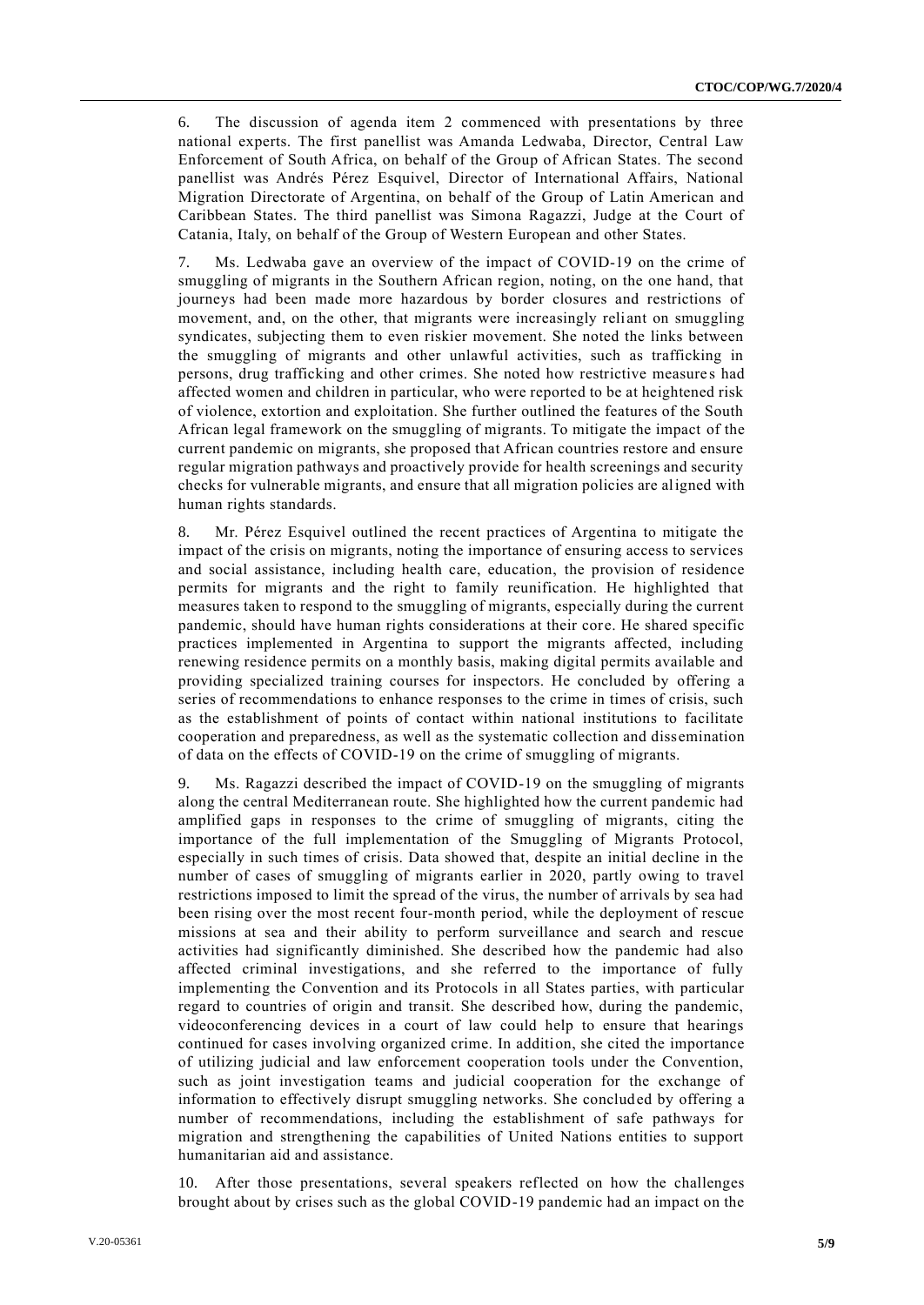smuggling of migrants and could exacerbate the vulnerabilities of migrants. Speakers shared good practices to strengthen judicial cooperation, including at the regional and subregional levels, and to enhance the provision of emergency support to victims and social assistance. They observed that, as in natural disasters, the COVID-19 pandemic and the associated economic disruptions represented push factors for migrants resorting to smuggling syndicates, which were agile in responding to any new means of generating profits unlawfully. Two speakers emphasized that unilateral coercive measures might contribute to economic crises and provide a push factor for irregular migration and the smuggling of migrants. One speaker highlighted the importance of awareness-raising activities to inform migrants of the risks associated with smuggling. Another reflected on the necessity of guaranteeing access to support services for women and girls. Several speakers also emphasized the importance of addressing the medium- or long-term impact of crises, such as the COVID-19 pandemic, on vulnerable groups, as well as the root causes that prompt migrants to resort to smuggling services. Another speaker recalled that protection of the rights of smuggled migrants was a common and shared responsibility between States, including countries of origin, transit and destination. One speaker reflected on the need for training and building the capacities of relevant authorities in responding to crises through dedicated, specialized training courses.

11. At its 2nd and 3rd meetings, on 8 and 9 September 2020, the Working Group considered agenda item 3, entitled "Successful strategies concerning the use of technology, including information and communications technology, to prevent and investigate the smuggling of migrants and to mount a robust response to the increasing use of cyberspace by criminal groups", and agenda item 4, entitled "Other matters".

12. The discussions on agenda item 3 commenced with presentations by two national experts. The first panellist was Jorge Matías Fernández, Chief Inspector, Unit for Illegal Immigration and Document Fraud, General Commissariat for Aliens and Borders of Spain, on behalf of the Group of Western European and other States. The second panellist was Tomás Guayasamín, Director of Prevention of Human Trafficking and Migrant Smuggling at the Ministry of the Interior of Ecuador, on behalf of the Group of Latin American and Caribbean States.

13. Mr. Matías Fernández reflected on the challenges arising from the emergence of modern technologies and their application to organized crime, including the smuggling of migrants. He noted efforts in Spain to harness the potential of technology, including ongoing cooperation with civil society on the provision of assistance to smuggled migrants and the use of related electronic data in related investigations. In addition, he highlighted the effectiveness of partnershi ps with the private sector in the development of technological tools to respond to the crime, as well as in accessing and tracking digital evidence. He then offered a series of recommendations, including the establishment of specialized law enforcement units and the broadening of awareness-raising activities, capitalizing on modern technology platforms to disseminate information about the risk of perilous journeys associated with the smuggling of migrants.

14. Mr. Guayasamín described how technology applications had been successfully applied to address a broad range of challenges and gaps in responding to the smuggling of migrants. Examples from national experience included the development of digital databases and a registry of cases, which included geographical data and interactive maps, to enable enhanced internal coordination and analysis of data among relevant agencies. He stressed the importance of generating statistics to continuously evaluate new trends in the smuggling of migrants and of issuing relevant guidelines and policy recommendations for responders. He added that technology-based tools could also enable the real-time exchange of information among key stakeholders.

15. In the discussions that followed, speakers noted the two distinct sides of the issue: on the one hand, the use by criminal syndicates of technology, increasingly applied to facilitate unlawful activities, and, on the other, the importance of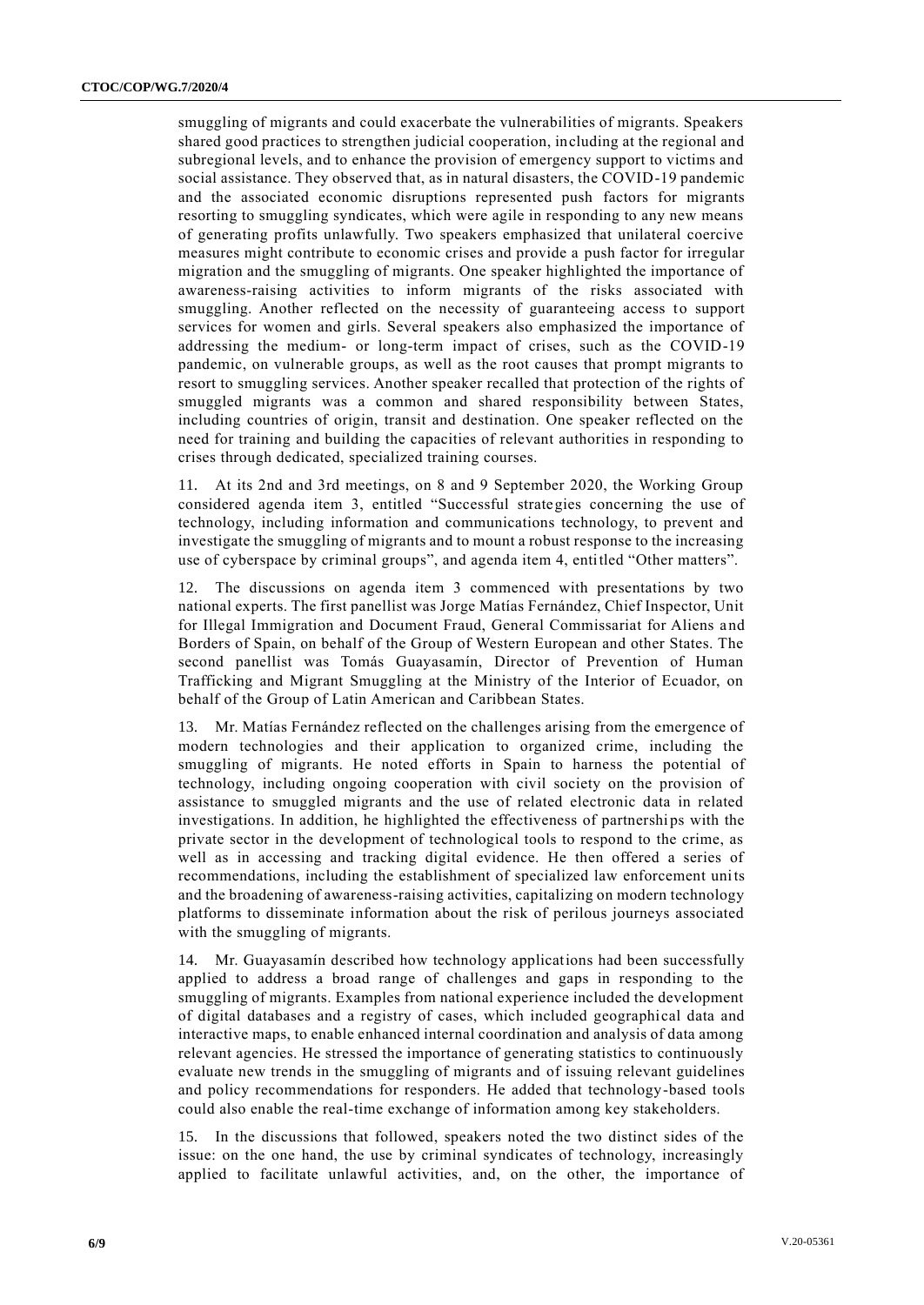harnessing the potential of technology, including information technology, to address the crime and enhance criminal justice responses.

16. In particular, speakers highlighted challenges that arise from accessing, obtaining and exchanging digital evidence from multiple jurisdictions in cases involving the smuggling of migrants, noting the continued emergence of such challenges in recent years in conjunction with the increasing complexity of technology-facilitated crime. Speakers noted significant gaps in judicial cooperation and harmonized domestic legal frameworks to support and facilitate the use of electronic evidence in transnational criminal investigations and proceedings, while noting that the Organized Crime Convention and the Smuggling of Migrants Protocol constituted essential frameworks to develop adequate cooperation mechanisms. One speaker highlighted that technology had also been used by migrants on social media, at all stages of their journeys, to communicate with smugglers and verify the reliability of routes and fees, including with regard to safety. A number of speakers also stressed how technology could be harnessed by law enforcement and judicial authorities to increase efforts to detect, investigate and prosecute smuggling of migrants cases. However, some speakers noted that the "digital divide" was still an issue that might hamper successful international cooperation with regard to effectively countering the smuggling of migrants. In that regard, one speaker noted that countries might benefit from technical assistance and capacity-building, including from international organizations, on the use of such technologies. Another noted the importance of countering the narratives of smugglers through well-planned digital campaigns at the regional level, which should include targeted messaging for migrant populations.

17. Prior to opening agenda item 5, the Chair underlined the added value of the hybrid format used for the meeting of the Working Group, highlighting the unprecedented level of participation, with approximately 450 registered delegates across all regions, and noting the enhanced opportunity for the provision of valuable expert contributions. The Chair emphasized the quality and relevance of the discussions, noting that the meeting had proceeded in a smooth manner and, in his experience, had been close to the normal dialogue of the previous in-person format. He welcomed the virtual components of the meeting as a successful experience.

## **IV. Organization of the meeting**

### **A. Opening of the meeting**

18. The seventh meeting of the Working Group on the Smuggling of Migrants was held in Vienna on 8 and 9 September 2020. Four meetings were held. As agreed by the extended Bureau of the Conference of the Parties by approval under the silence procedure on 19 August 2020, the meeting was held in a hybrid format (in person and online), with a restricted number of participants present in the meeting room and all other participants connected remotely through an interpretation platform used under contract by the United Nations.

19. The meeting was opened by Francesco Testa (Italy), Chair of the Working Group. He addressed the meeting and presented an overview of the mandate of the Working Group, its objectives and the subjects under its consideration.

### **B. Statements**

20. General introductory statements were made by a representative of the Secretariat under agenda items 2 and 3.

21. Under agenda item 2, with the Chair presiding, the discussion was led by the following panellists: Ms. Ledwaba (South Africa), Mr. Pérez Esquivel (Argentina) and Ms. Ragazzi (Italy).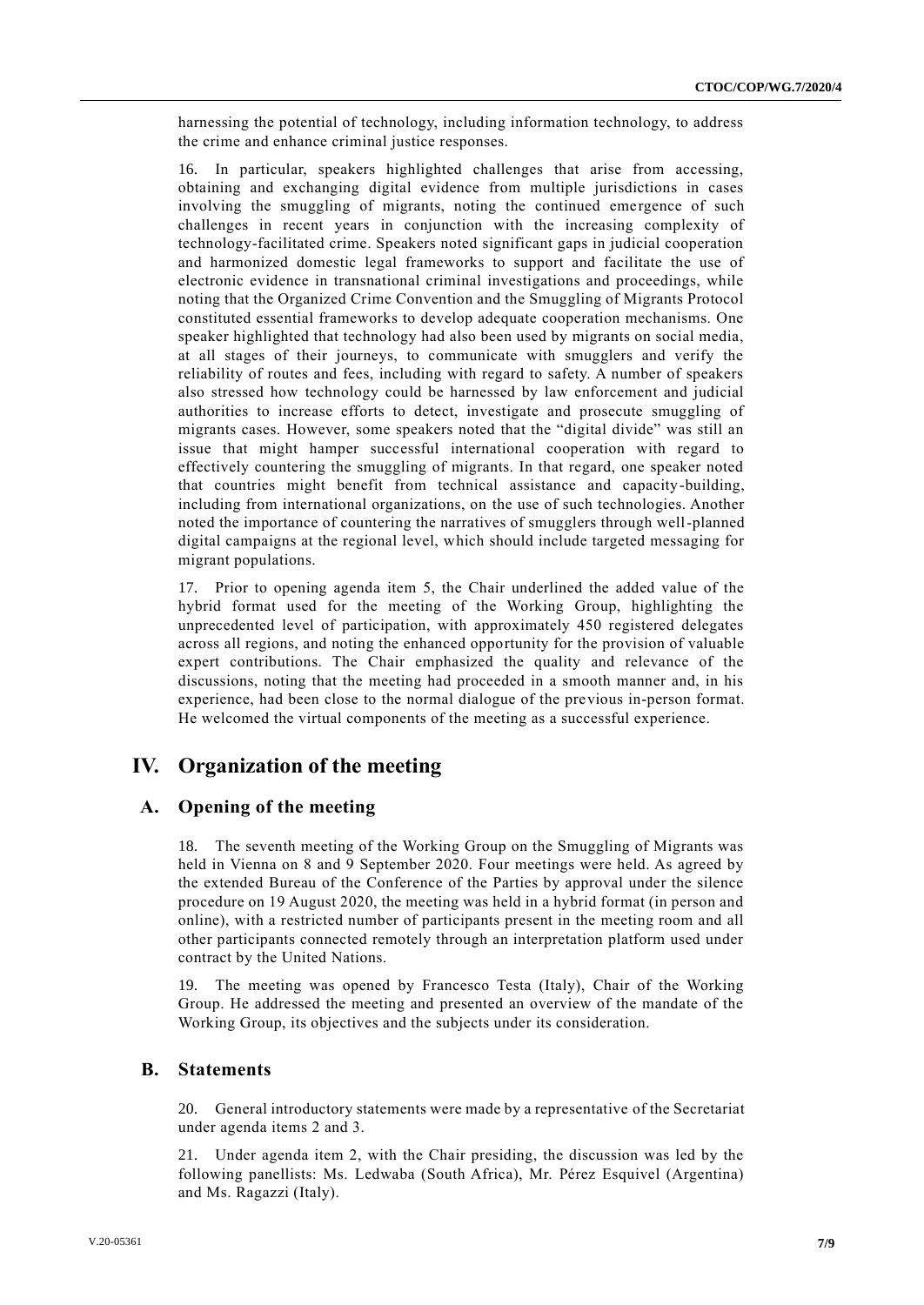22. Under agenda item 3, with the Chair presiding, the discussion was led by the following panellists: Mr. Matías Fernández (Spain) and Mr. Guayasamín (Ecuador).

23. Under agenda items 2 and 3, statements were made by representatives of the following parties to the Smuggling of Migrants Protocol: Australia, Brazil, Canada, Honduras, Indonesia, Italy, Mexico and Venezuela (Bolivarian Republic of).

24. The observers for China, Iran (Islamic Republic of), Jordan and Morocco also made statements.

25. The Working Group also heard a statement by the observer for the Europe an Union Agency for Criminal Justice Cooperation.

### **C. Adoption of the agenda and organization of work**

26. At its 1st meeting, on 8 September 2020, the Working Group adopted by consensus the following agenda:

- 1. Organizational matters:
	- (a) Opening of the meeting;
	- (b) Adoption of the agenda and organization of work.
- 2. Impact of natural disasters, conflicts and crises, such as the COVID-19 pandemic, on trends in organized criminal groups and on routes for the smuggling of migrants, as well as good practices to support effective law enforcement cooperation during such crises to detect, investigate and prosecute such cases.
- 3. Successful strategies concerning the use of technology, including information and communications technology, to prevent and investigate the smuggling of migrants and to mount a robust response to the increasing use of cyberspace by criminal groups.
- 4. Other matters.
- 5. Adoption of the report.

### **D. Attendance**

27. The following parties to the Smuggling of Migrants Protocol were repre sented at the meeting: Afghanistan, Albania, Angola, Argentina, Armenia, Australia, Austria, Azerbaijan, Bahamas, Belgium, Brazil, Bulgaria, Burundi, Canada, Chile, Costa Rica, Croatia, Cuba, Cyprus, Czechia, Dominican Republic, Ecuador, Egypt, El Salvador, Eswatini, European Union, France, Germany, Greece, Guatemala, Honduras, India, Indonesia, Iraq, Italy, Japan, Kuwait, Kyrgyzstan, Latvia, Lebanon, Libya, Malta, Mexico, Mozambique, Myanmar, Namibia, Netherlands, New Zealand, Nigeria, Norway, Oman, Panama, Paraguay, Peru, Poland, Portugal, Republic of Korea, Romania, Russian Federation, Saudi Arabia, Slovakia, Slovenia, South Africa, Spain, Sweden, Switzerland, Syrian Arab Republic, Tunisia, Turkey, Turkmenistan, Ukraine, United States of America, Uruguay and Venezuela (Bolivarian Republic of).

28. The following States signatories to the Smuggling of Migrants Protocol were represented by observers: Bolivia (Plurinational State of) and Thailand.

29. The following States that are not parties or signatories to the Smuggling of Migrants Protocol were represented by observers: Bangladesh, China, Colombia, Holy See, Iran (Islamic Republic of), Israel, Jordan, Malaysia, Morocco, Nepal, Qatar, Singapore, United Arab Emirates and Yemen.

30. The following intergovernmental organizations and United Nations entities were represented by observers: Counter-Terrorism Committee Executive Directorate, Department of Peace Operations, Economic Community of West African States,